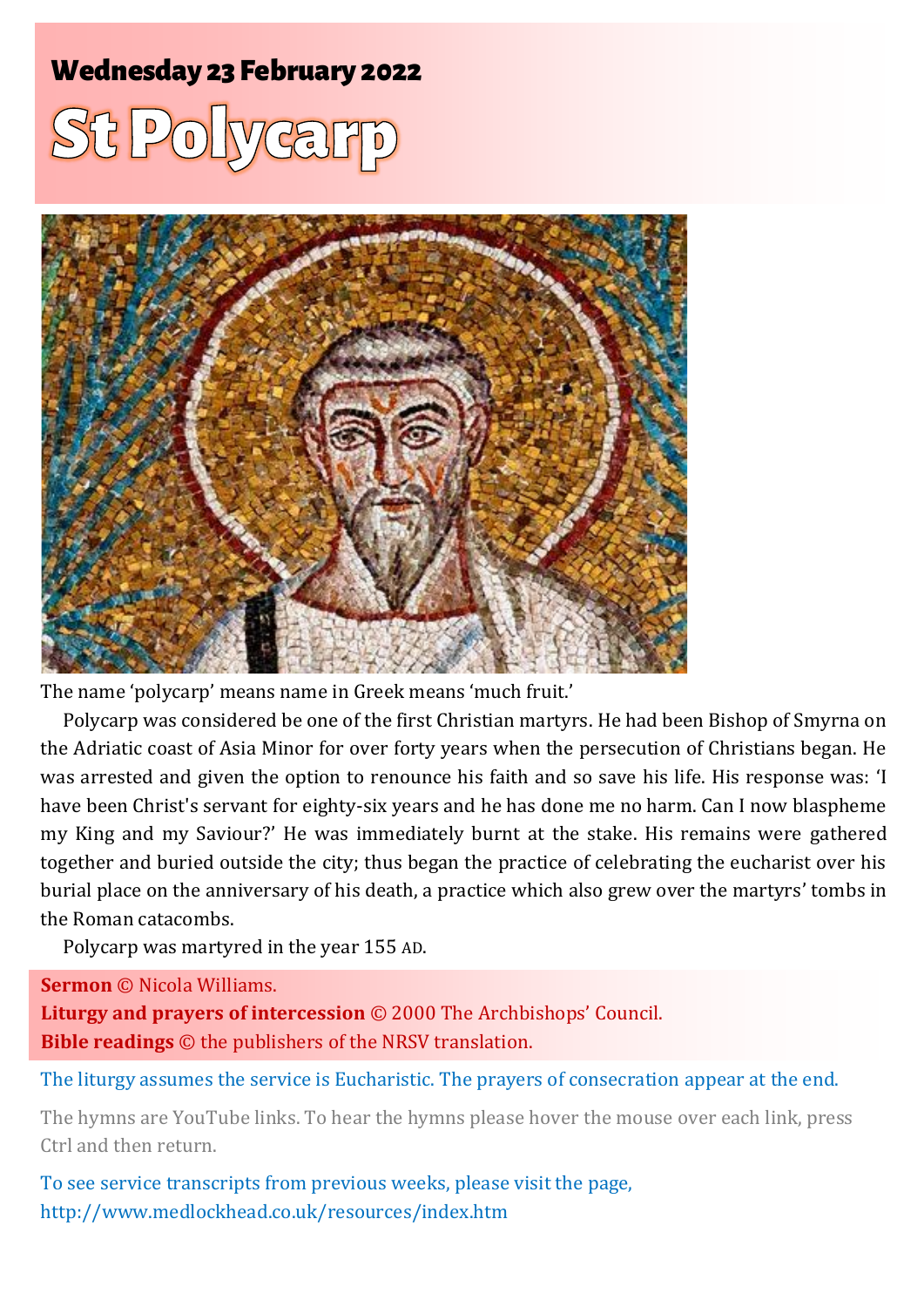# **Introduction and welcome**

HYMN 1 **[Come holy ghost, our souls inspire](https://www.youtube.com/watch?v=kmRbc9cf-dw)** (click on this link to hear the hymn)

# **The Welcome**

In the name of the Father, and of the Son, and of the Holy Spirit

All **Amen.**

The Lord be with you

All **And also with you.**

## **The Preparation**

All **Almighty God,**

**to whom all hearts are open, all desires known, and from whom no secrets are hidden: cleanse the thoughts of our hearts by the inspiration of your Holy Spirit, that we may perfectly love you, and worthily magnify your holy name; through Christ our Lord. Amen.**

Our Lord Jesus Christ said:

The first commandment is this: 'Hear, O Israel, the Lord our God is the only Lord. You shall love the Lord your God with all your heart, with all your soul, with all your mind, and with all your strength.'

And the second is this: 'Love your neighbour as yourself.' There is no other commandment greater than these. On these two commandments hang all the law and the prophets.

#### All **Amen. Lord, have mercy.**

The saints were faithful unto death and now dwell in the heavenly kingdom for ever. As we celebrate their joy, let us bring to the Lord our sins and weaknesses, and ask for his mercy.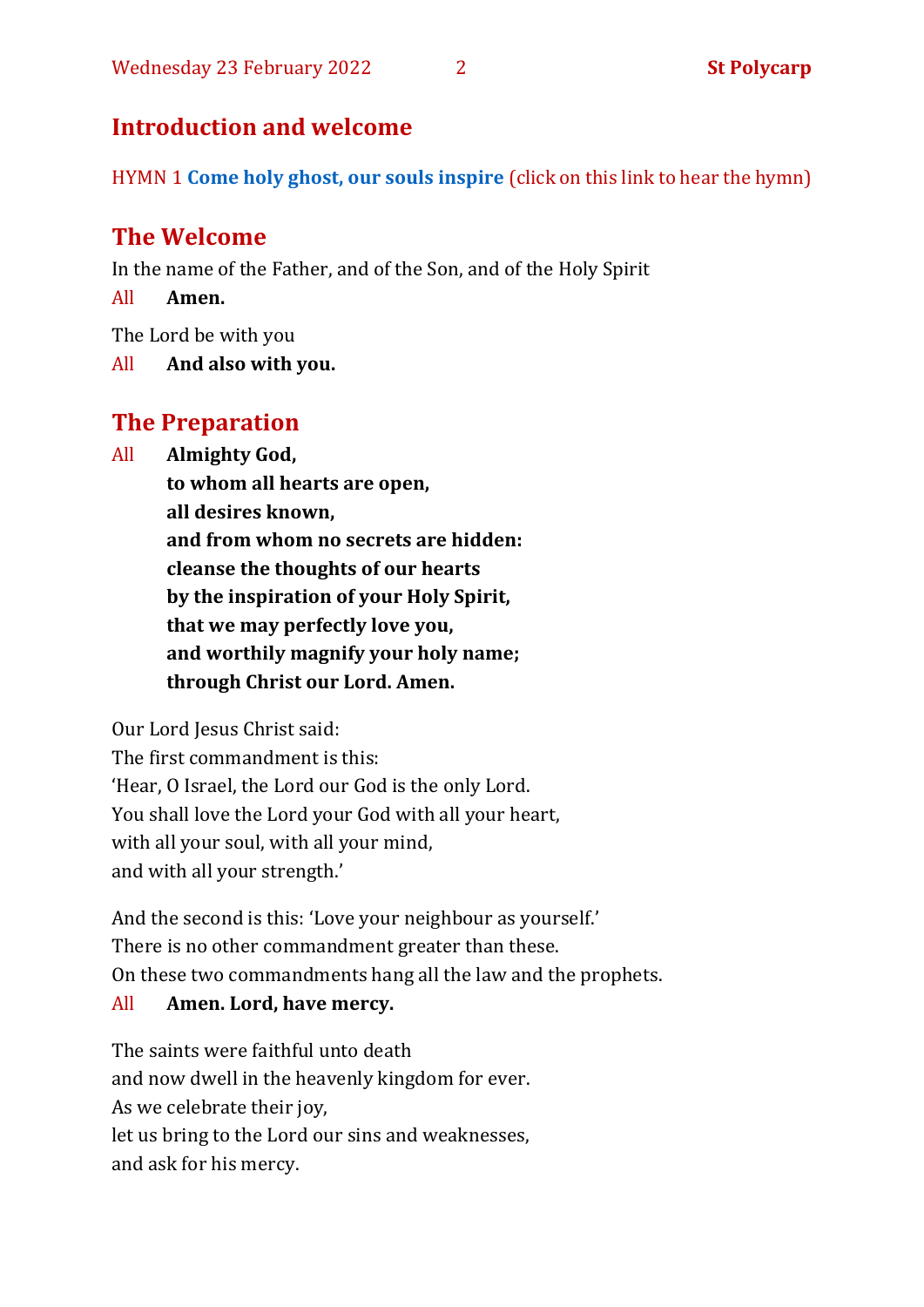All **Almighty God, our heavenly Father, we have sinned against you and against our neighbour in thought and word and deed, through negligence, through weakness, through our own deliberate fault. We are truly sorry and repent of all our sins. For the sake of your Son Jesus Christ, who died for us, forgive us all that is past and grant that we may serve you in newness of life to the glory of your name. Amen.**

Almighty God,

who forgives all who truly repent, have mercy upon you, pardon and deliver you from all your sins, confirm and strengthen you in all goodness, and keep you in life eternal; through Jesus Christ our Lord. All **Amen.**

# **The Gloria**

This Gloria is sung to the tune of 'Cwm Rhondda'. Click **[here](https://www.youtube.com/watch?v=l71MLQ22dIk)** for the tune.

All **Glory be to God in Heaven, Songs of joy and peace we bring, Thankful hearts and voices raising, To creation's Lord we sing. Lord we thank you, Lord we praise you, Glory be to God our King: Glory be to God our King. Lamb of God, who on our shoulders, Bore the load of this world's sin; Only Son of God the Father, You have brought us peace within. Lord, have mercy, Christ have mercy,**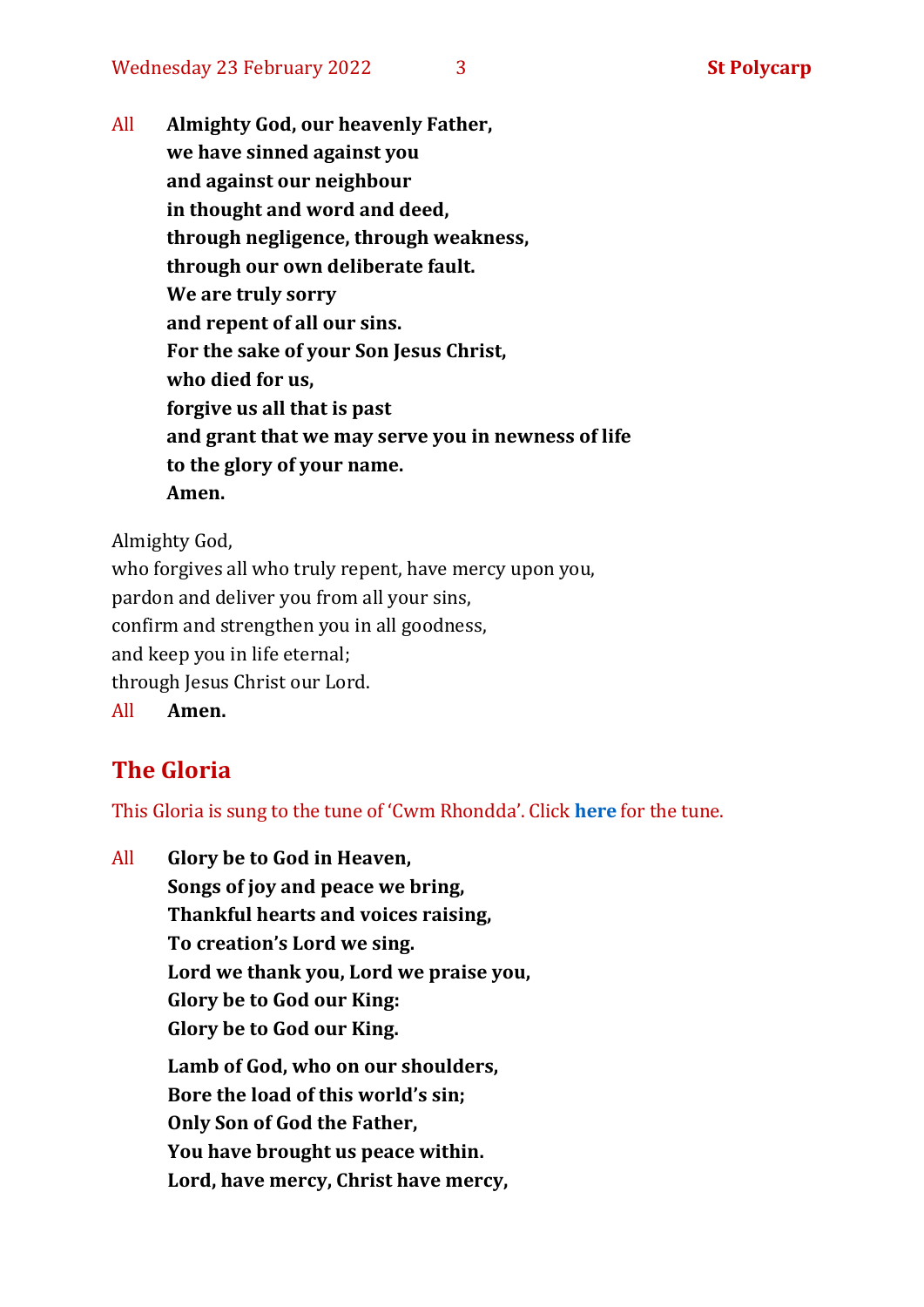**Now your glorious reign begin: Now your glorious reign begin.**

**You O Son of God are Holy, You we praise with one accord. None in heav'n or earth is like you, Only you are Christ the Lord. With the Father and the Spirit, Ever worshipped and adored: Ever worshipped and adored.**

# **The Collect for Polycarp**

Almighty God, who gave to your servant Polycarp boldness to confess the name of our Saviour Jesus Christ before the rulers of this world and courage to die for his faith: grant that we also may be ready to give an answer for the faith that is in us and to suffer gladly for the sake of our Lord Jesus Christ, who is alive and reigns with you, in the unity of the Holy Spirit, one God, now and for ever.

All **Amen.**

# **First reading**

A reading from the Wisdom of Solomon

The righteous live forever, and their reward is with the Lord; the Most High takes care of them. Therefore they will receive a glorious crown and a beautiful diadem from the hand of the Lord, because with his right hand he will cover them, and with his arm he will shield them. The Lord will take his zeal as his whole armour, and will arm all creation to repel his enemies; he will put on righteousness as a breastplate, and wear impartial justice as a helmet; he will take holiness as an invincible shield, and sharpen stern wrath for a sword, and creation will join with him to fight against his frenzied foes. *Wisdom 5:15–20*

This is the Word of the Lord All **Thanks be to God.**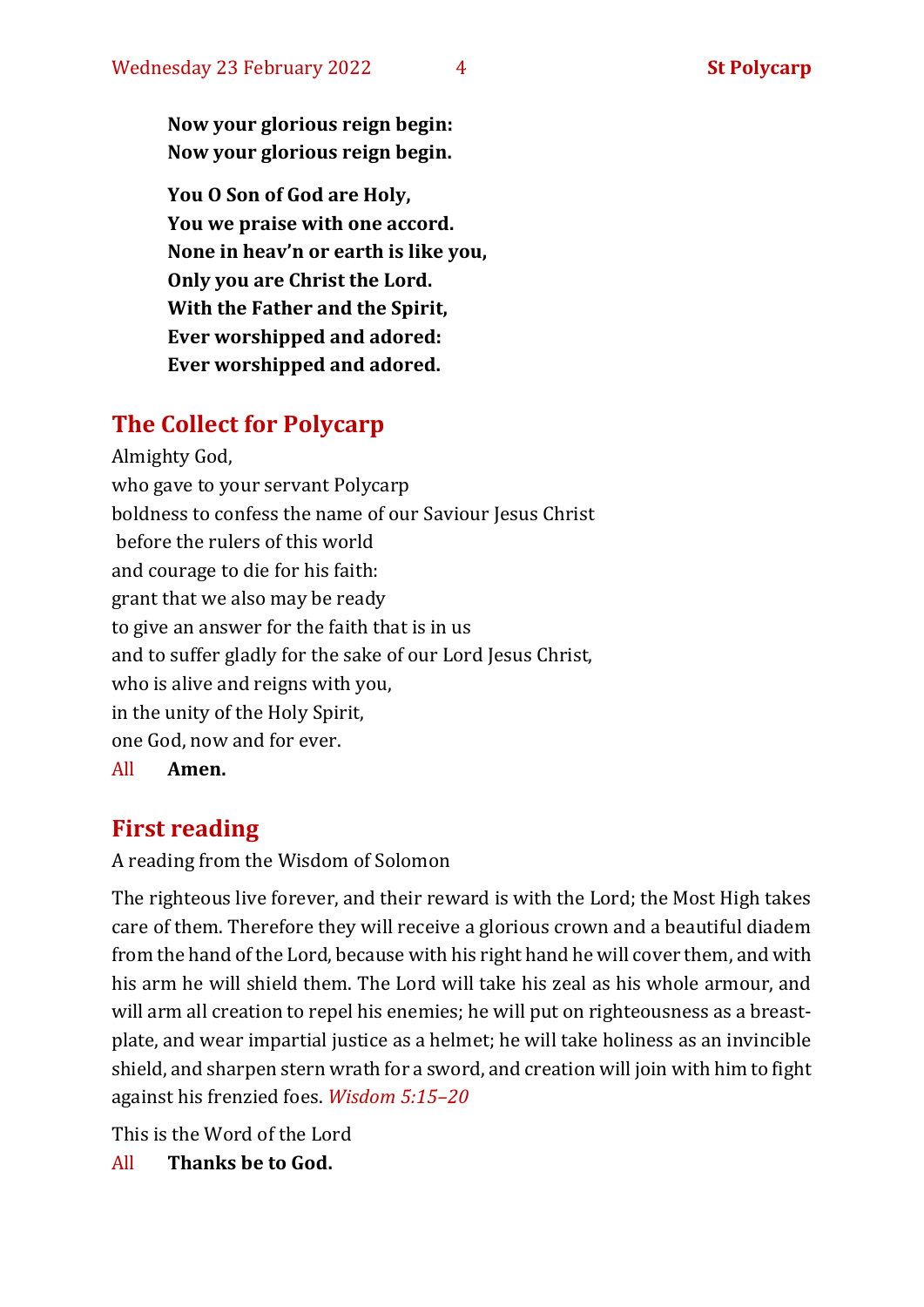# **Second reading**

A reading from the Revelation of St John the Divine

One like the Son of Man said to me, 'To the angel of the church in Smyrna write: These are the words of the first and the last, who was dead and came to life: "I know your affliction and your poverty, even though you are rich. I know the slander on the part of those who say that they are Jews and are not, but are a synagogue of Satan. Do not fear what you are about to suffer. Beware, the devil is about to throw some of you into prison so that you may be tested, and for ten days you will have affliction. Be faithful until death, and I will give you the crown of life. Let anyone who has an ear listen to what the Spirit is saying to the churches. Whoever conquers will not be harmed by the second death".' *Revelation 2:8–11*

This is the Word of the Lord

All **Thanks be to God.**

HYMN 2 **[Do not be afraid](https://www.youtube.com/watch?v=v2rO0LhSWJ0)** (please click on this link to hear the hymn)

# **Gospel reading**

Hear the Gospel of our Lord Jesus Christ according to John

#### All **Glory to you O Lord.**

Jesus said to his disciples, 'I am the true vine, and my Father is the vinegrower. He removes every branch in me that bears no fruit. Every branch that bears fruit he prunes to make it bear more fruit. You have already been cleansed by the word that I have spoken to you. Abide in me as I abide in you. Just as the branch cannot bear fruit by itself unless it abides in the vine, neither can you unless you abide in me. I am the vine, you are the branches. Those who abide in me and I in them bear much fruit, because apart from me you can do nothing. Whoever does not abide in me is thrown away like a branch and withers; such branches are gathered, thrown into the fire, and burned. If you abide in me, and my words abide in you, ask for whatever you wish, and it will be done for you. My Father is glorified by this, that you bear much fruit and become my disciples.' *John 15:1–8*

This is the Gospel of the Lord

#### All **Praise to you O Christ.**

# **Sermon**

As some of you may already know, I have an allotment and spend much of my time in the spring and summer, preparing, sowing, tending, weeding and, hopefully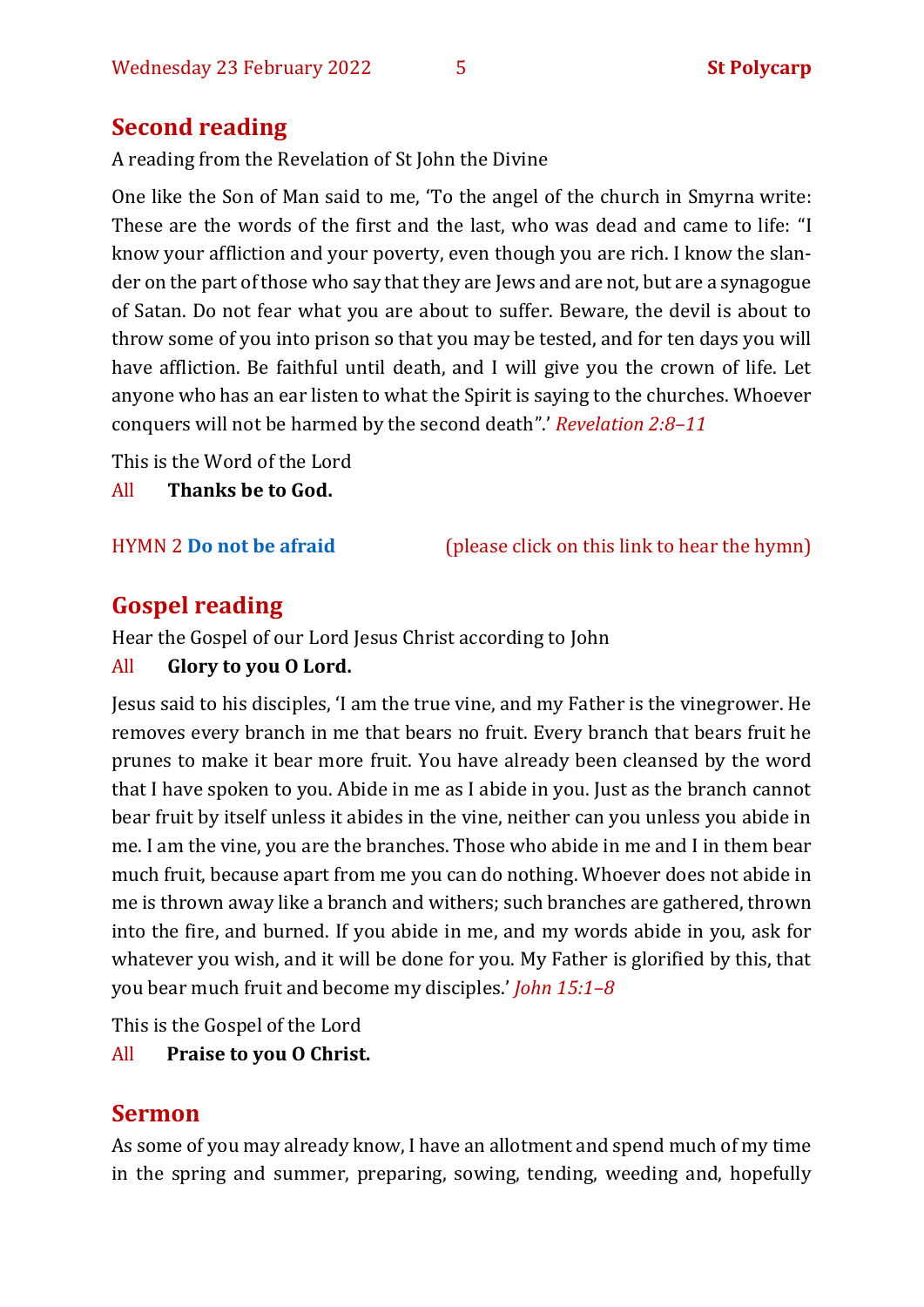growing, produce. However, it is the fruit, rather than the veg, that is always the most bountiful.

Raspberries, strawberries and plums give and give and keep on giving to the point that we often have a glut of each. A little early tending, consistent watchfulness and, crucially, protection from pests is all that is needed for these amazing plants to provide masses of berries and fruits.

Polycarp—whose name means 'much fruit' in Greek—is considered one of the three chief 'Apostolic Fathers' of the early Church along with Clement of Rome and Ignatius of Antioch. These men all, in their own way, fought for and managed to grow the Christian Faith in accordance with the teachings of the earlier apostles and their actions and teachings have led to a true glut of fruitfulness.

Polycarp is said to have been a disciple of the Apostle John who was a friend and witness of Jesus Christ Himself. Imagine having that link with Jesus the man, of being taught by someone who actually saw, touched, and spoke with Jesus on a daily basis. Imagine how precious those stories would become—of the times that we don't know about, of conversations long forgotten and unrecorded when Jesus walked with his disciples, attended weddings, laughed, cried, and ate.

Polycarp knew that what the Apostle John had to say was precious. It needed tending, nurturing, and protecting if it was to grow and feed and educate the generations to come. But Polycarp lived in an extraordinary time; the Apostles themselves were dying and elderly, that connection with Christ could easily be severed and lost, or worse, corrupted, and misused. Polycarp and his contemporaries were at a crossroads, and they knew that the teaching they had to give needed to be correct and authentic. The pressure must have been huge.

We have eye-witnesses who speak of Polycarp and his teachings, they tell of a man who commanded respect in the very way he walked and held himself, let alone in what he had to say. And yet the man was humble, honest and, most likely, unable to read or write. However, here he is a Father of our Apostolic faith and surely, the provider of a fruitful harvest.

In modern times, we think of harvest and fruitfulness as things very much associated with food, and during our weekly grocery shop (where we are presented with thousands of products on supermarket shelves or market stalls) we probably tend to think little of where they have come from or how they were grown. We don't imagine the farmer's watchful waiting and the hours spent tilling the soil, adding the manure, and reaping the harvest. We simply pick what we want and make a meal.

The trouble is that making a meal worth eating will not happen unless we think carefully about the ingredients. And we cannot think just about the veg we want or the meat and fish, we need to think about how best to prepare it. It's no good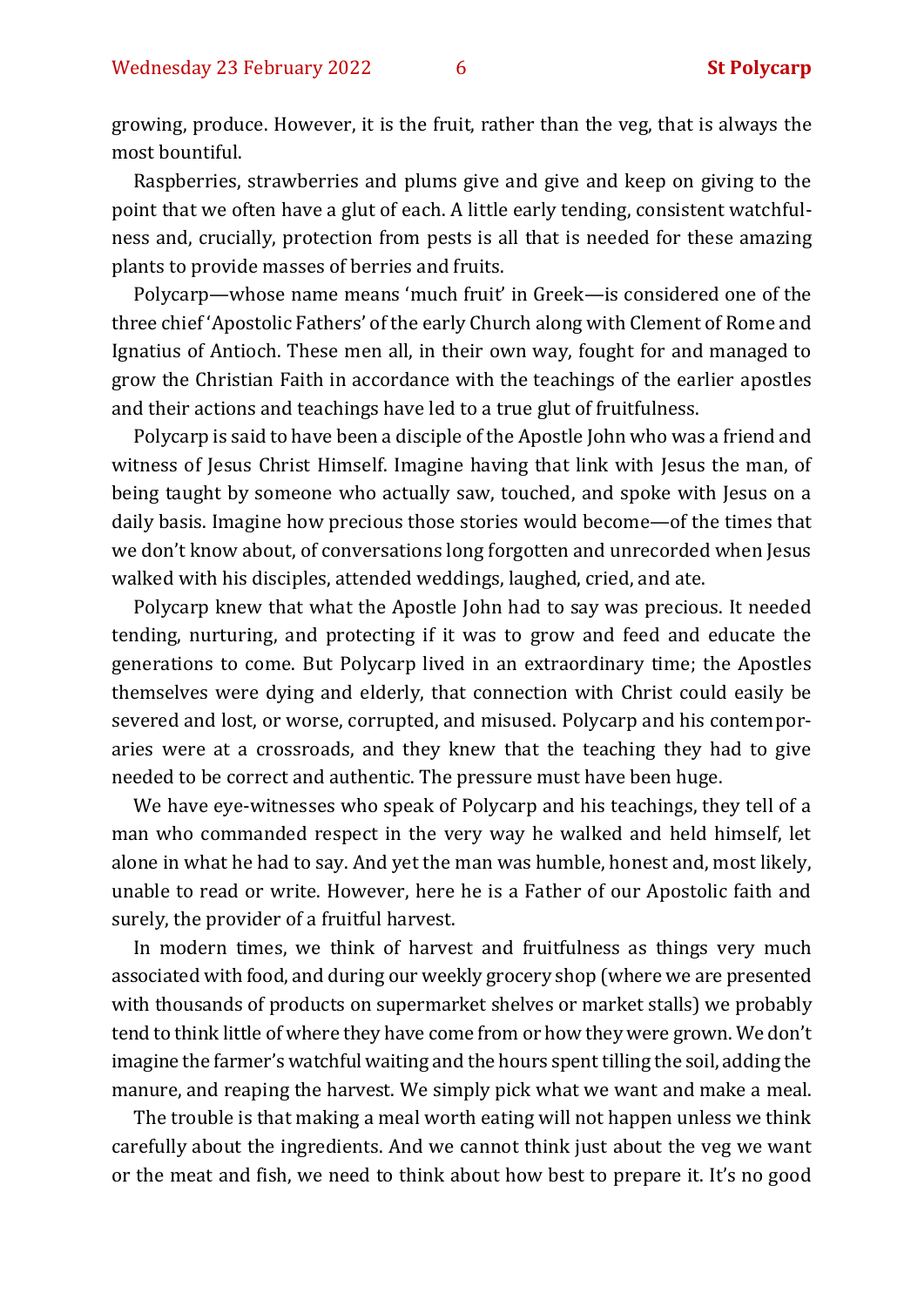taking a whole cabbage and putting it on hot coals or taking some beef and mixing it into an omelette it simply will not be nice to eat and will be ruined.

Faith is like that. We cannot just turn up to church on a Sunday and sit down to consume. That is like picking a grape and hoping for wine. If we are to be fruitful, to be nourished and to grow, we need to take time to think about what we are about to consume. We need to read the Bible, to pray and to do what we can to listen to the Holy Spirit and be guided in our lives. When we do that, we are treated to the most wonderful gift—we can feast with Christ and live our lives in the full knowledge that we are children of God!

But we need to know that our Bible—our teaching—is true. Polycarp gave us this. He and Clement and Ignatius contested for a true faith. They made sure their own teaching was sound, was biblical, and would ensure that generation after generation to come would have an honest faith. In this way, Polycarp was surely fruitful.

But our readings today are also about fire. Why? Because fire can be destructive; it can be lethal to all life and can devastate people and places. But not always. Fire can be a double-edged sword. It can also refine; it can strip back bark without killing a tree, and it can ensure that seeds can take root.

We do not know why Polycarp was put to death, but he did die a martyr. And by fire. Polycarp was given the opportunity to renounce his faith and save his life, but he refused and he refused to be nailed to his stake. Having had a vision from God, he simply said, 'God's will be done' and so he endured the fire.

Polycarp embodies what is spoken of in our reading today from St John the Divine …

*Do not fear what you are about to suffer* and

*Be faithful until death, and I will give you the crown of life.*

Polycarp knew that he could be fruitful even in death. By his example of a man refusing to give up his faith, we too can know that our faith is the most precious thing we have. It needs constant tending, constant watching and constant care but what we gain is more than a glut. We are able to count ourselves co-heirs with Christ, sons and daughters of God. A faithful life is not always easy, and we sometimes need to feel pain in the knowledge that it will purify and refine us. In today's Gospel we are told that

*Jesus said to his disciples, 'I am the true vine, and my Father is the vinegrower. He removes every branch in me that bears no fruit. Every branch that bears fruit he prunes to make it bear more fruit'.* and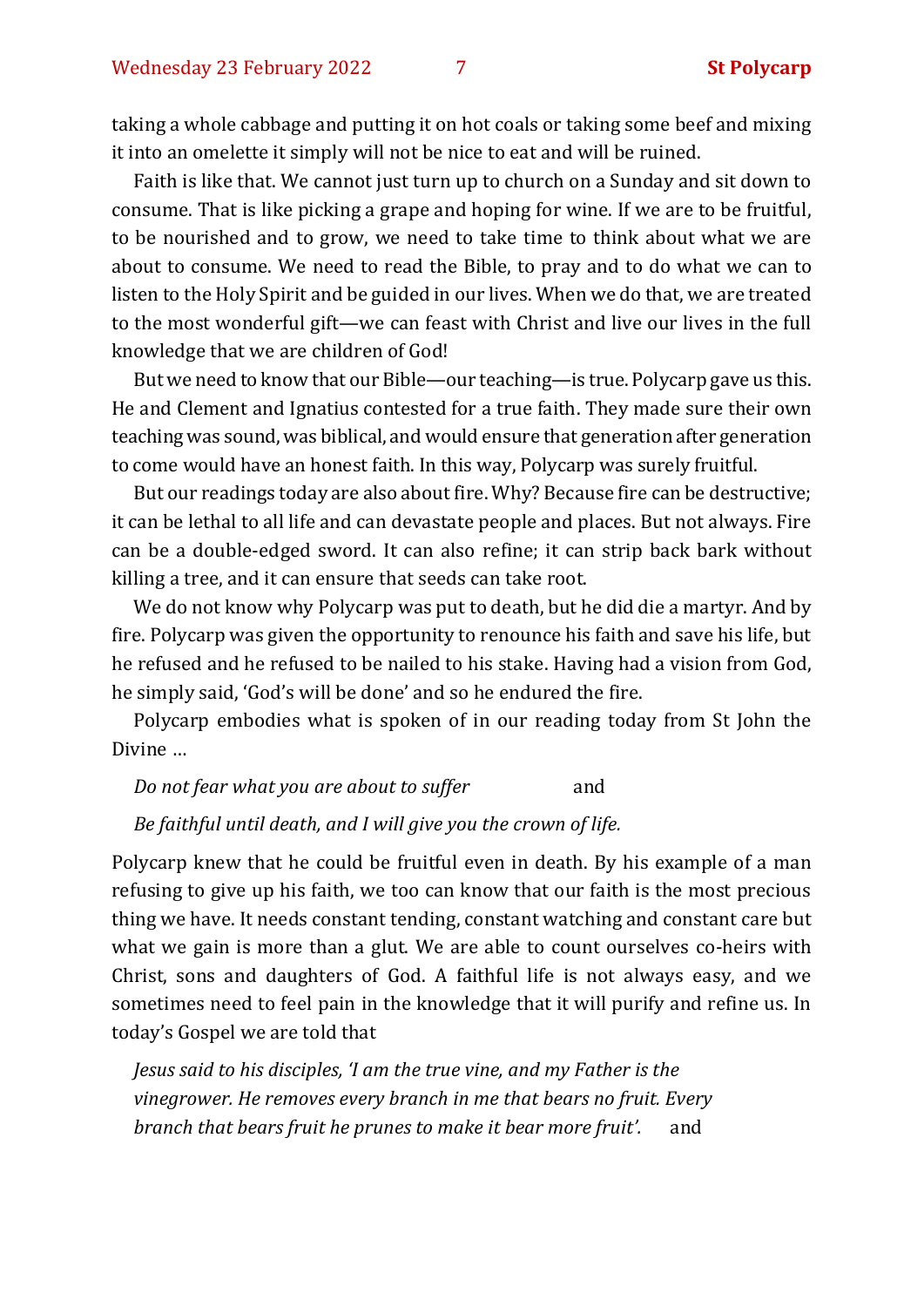*Whoever does not abide in me is thrown away like a branch and withers; such branches are gathered, thrown into the fire, and burned.*

We will have branches that need pruning and there will be times when we feel the long winter fruitlessness but through faith, we can know that seasons change, and fruit will come and come in abundance.

*If you abide in me, and my words abide in you, ask for whatever you wish, and it will be done for you*.

Polycarp was a true martyr: he was the first martyr recorded after Stephen, but what he achieved, his giving of a true and sound faith, and his example of a faithful life is astounding. Over 2000 years later, we can know Jesus—of His earthly life, of His death and of His teachings—and we can be sure that what we are taught in the Bible is correct because he and others like him, lived and died for this precious Apostolic gift.

When I tend my allotment over the next few dark, damp and cold weeks, I will look forward to reaping my reward in berries, fruit and veg. There is always light ahead and with care and with dedication, we can know Christ more fully, more richly and more deeply and live a faithful, fruitful life.

### **The Creed**

Do you believe and trust in God the Father, the source of all being and life, the one for whom we exist?

#### All **We believe and trust in him.**

Do you believe and trust in God the Son,

who took our human nature,

died for us and rose again?

#### All **We believe and trust in him.**

Do you believe and trust in God the Holy Spirit, who gives life to the people of God and makes Christ known in the world?

#### All **We believe and trust in him.**

This is the faith of the Church.

All **This is our faith.**

**We believe and trust in one God, Father, Son and Holy Spirit. Amen.**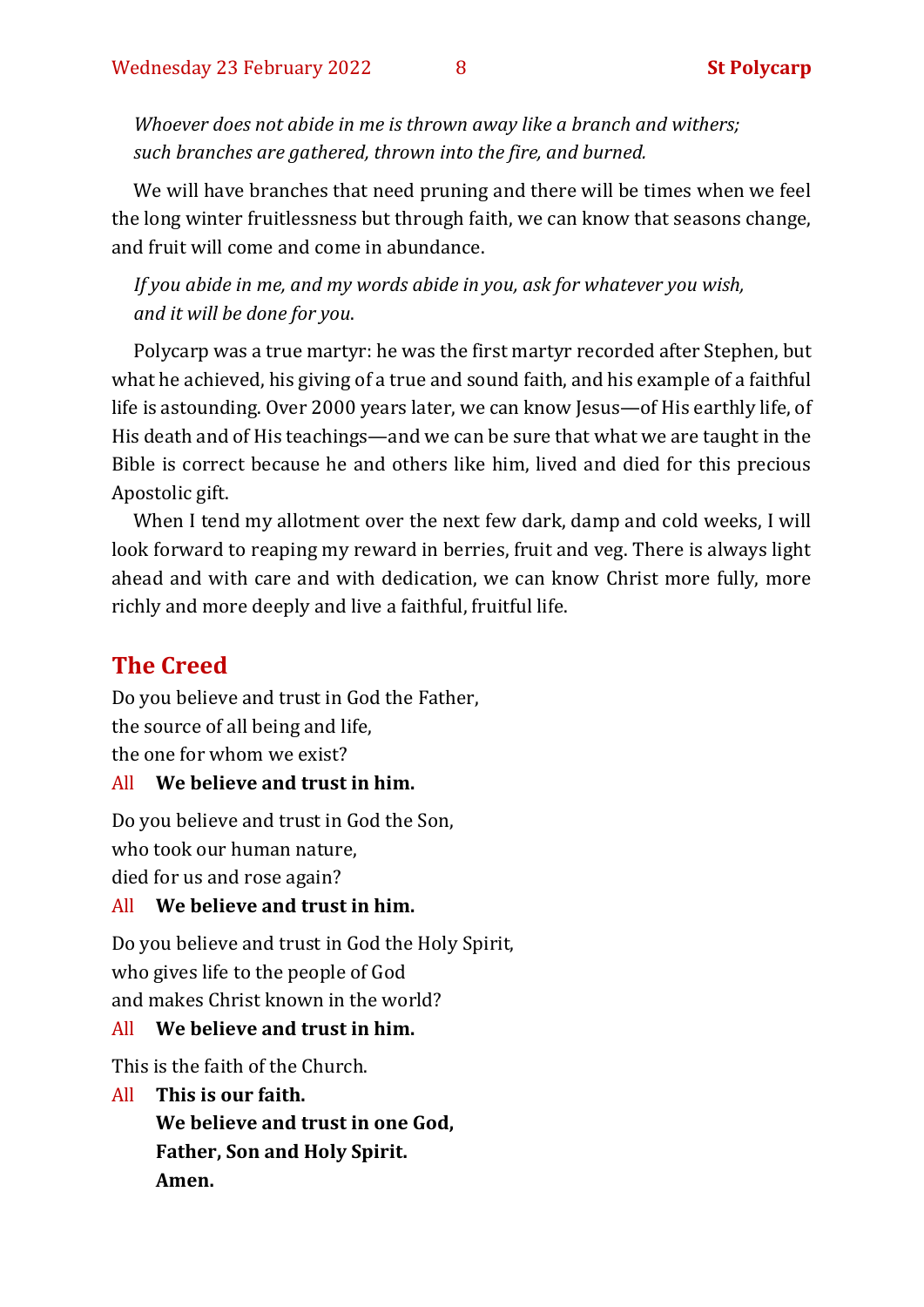# **Prayers of intercession**

We pray for strength to follow Jesus. Saviour, we hear your call.

#### All **Help us to follow.**

Jesus said: 'Whoever wishes to be great among you must be your servant.' Saviour, we hear your call.

#### All **Help us to follow.**

Jesus said: 'Unless you change and become humble like little children, you can never enter the kingdom of heaven.' Saviour, we hear your call.

#### All **Help us to follow.**

Jesus said: 'Happy are the humble; they will receive what God has promised.' Saviour, we hear your call.

#### All **Help us to follow.**

Jesus said: 'Be merciful as your Father is merciful; love your enemies and do good to them.' Saviour, we hear your call.

#### All **Help us to follow.**

Jesus said: 'Love one another, as I love you; there is no greater love than this, to lay down your life for your friends.' Saviour, we hear your call.

#### All **Help us to follow.**

Jesus said: 'Go to people everywhere and make them my disciples, and I will be with you always, to the end of time.' Saviour, we hear your call.

#### All **Help us to follow.**

Merciful Father,

All **accept these prayers for the sake of your Son, our Saviour Jesus Christ. Amen.**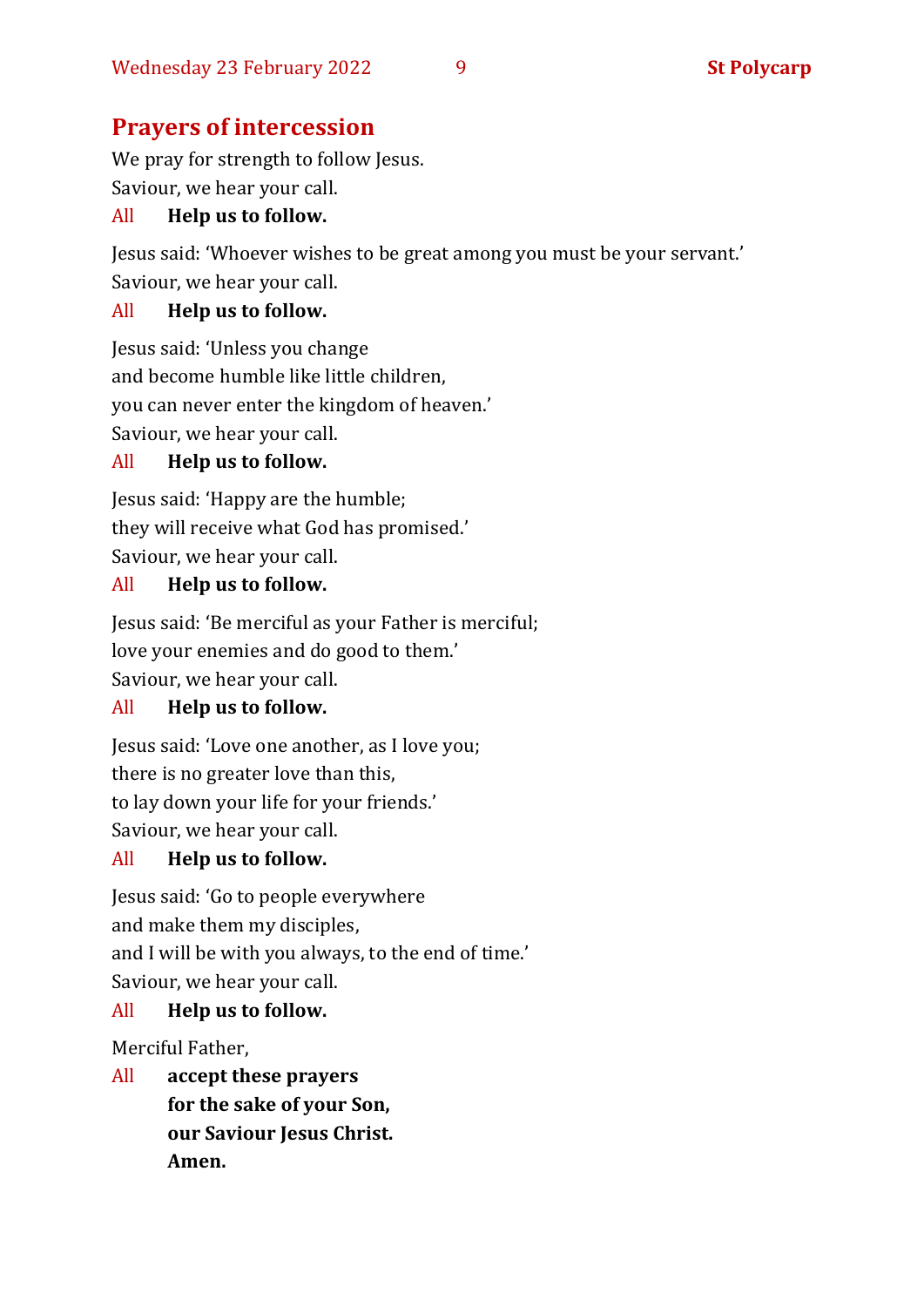# **The peace**

Once we were far off,

but now in union with Christ Jesus we have been brought near through the shedding of Christ's blood,

for he is our peace.

The peace of the Lord be always with you,

All **And also with you.**

HYMN 3 **[Cast your eyes upon Jesus](https://www.youtube.com/watch?v=eg4emf9xc2c)** (please click on this link to hear the hymn)

The liturgy of the Communion Service appears below

# The Dismissal

God give you grace to follow his saints in faith and love and steadfastness and the blessing of God the Almighty: Father, Son, and Holy Spirit, be with you now and remain with you always.

All **Amen.**

HYMN 4 **[I cannot tell](https://www.youtube.com/watch?v=62wk5KvI7-w)** (please click on this link to hear the hymn)

Go in peace to love and serve the Lord.

All **In the name of Christ. Amen.**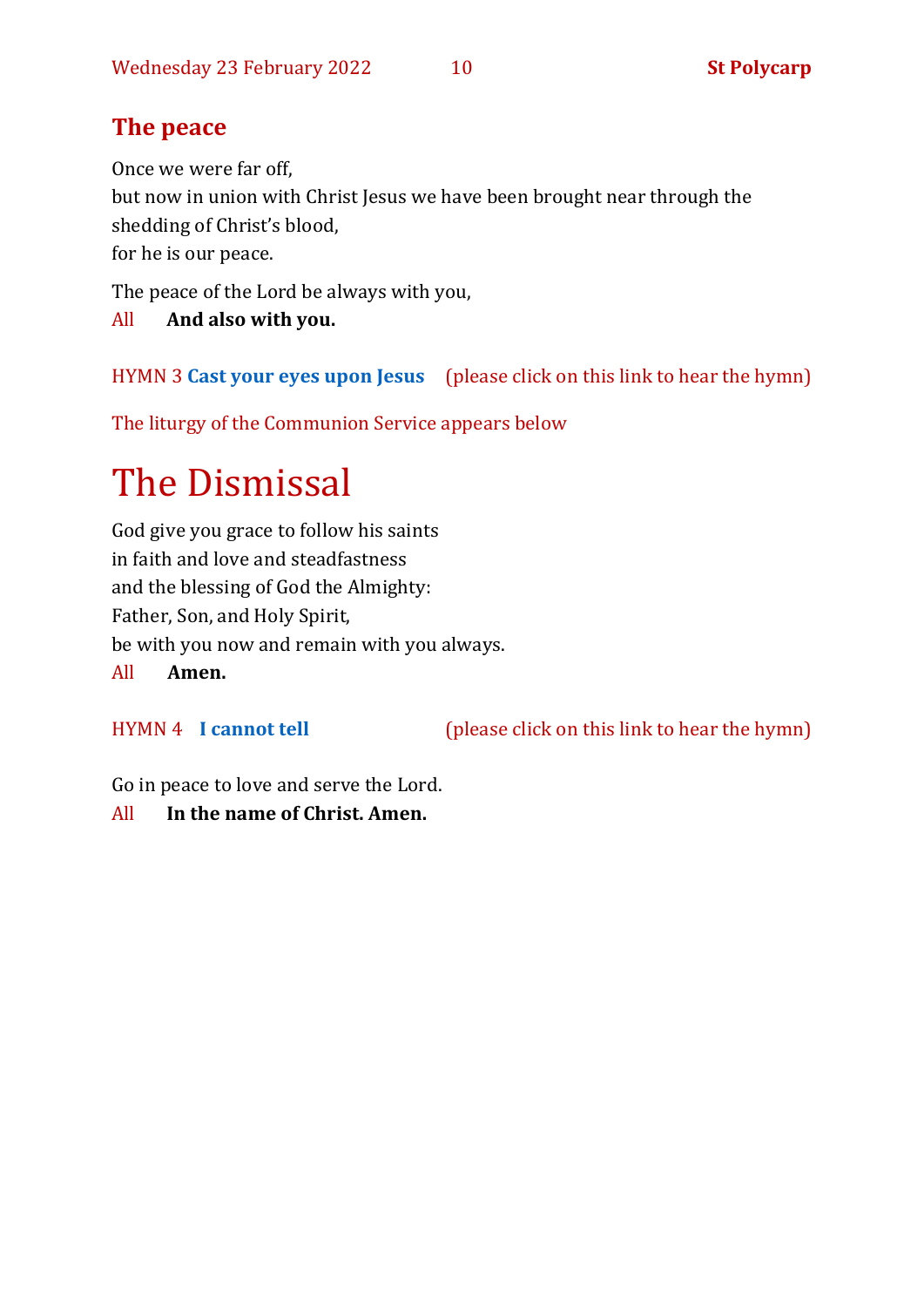# The Liturgy of the Sacrament

## Eucharistic Prayer (prayer E)

The Lord be with you

#### All **and also with you.**

Lift up your hearts.

#### All **We lift them to the Lord.**

Let us give thanks to the Lord our God.

#### All **It is right to give thanks and praise.**

It is indeed right and good, our duty and our salvation, always and everywhere to give you thanks, holy Father, almighty and eternal God. For following the example of your Son, our Saviour Jesus Christ, your holy martyr Polycarp shed his blood for the glory of your name. His death reveals your power made perfect in our human frailty. You choose the weak and make them strong in bearing witness to you through Jesus Christ our Lord. With joyful hearts we echo on earth the song of the angels in heaven as they praise your glory without end:

All **Holy, holy, holy Lord, God of power and might, heaven and earth are full of your glory. Hosanna in the highest. Blessed is he who comes in the name of the Lord. Hosanna in the highest.**

We praise and bless you, loving Father, through Jesus Christ, our Lord; and as we obey his command, send your Holy Spirit, that broken bread and wine outpoured may be for us the body and blood of your dear Son.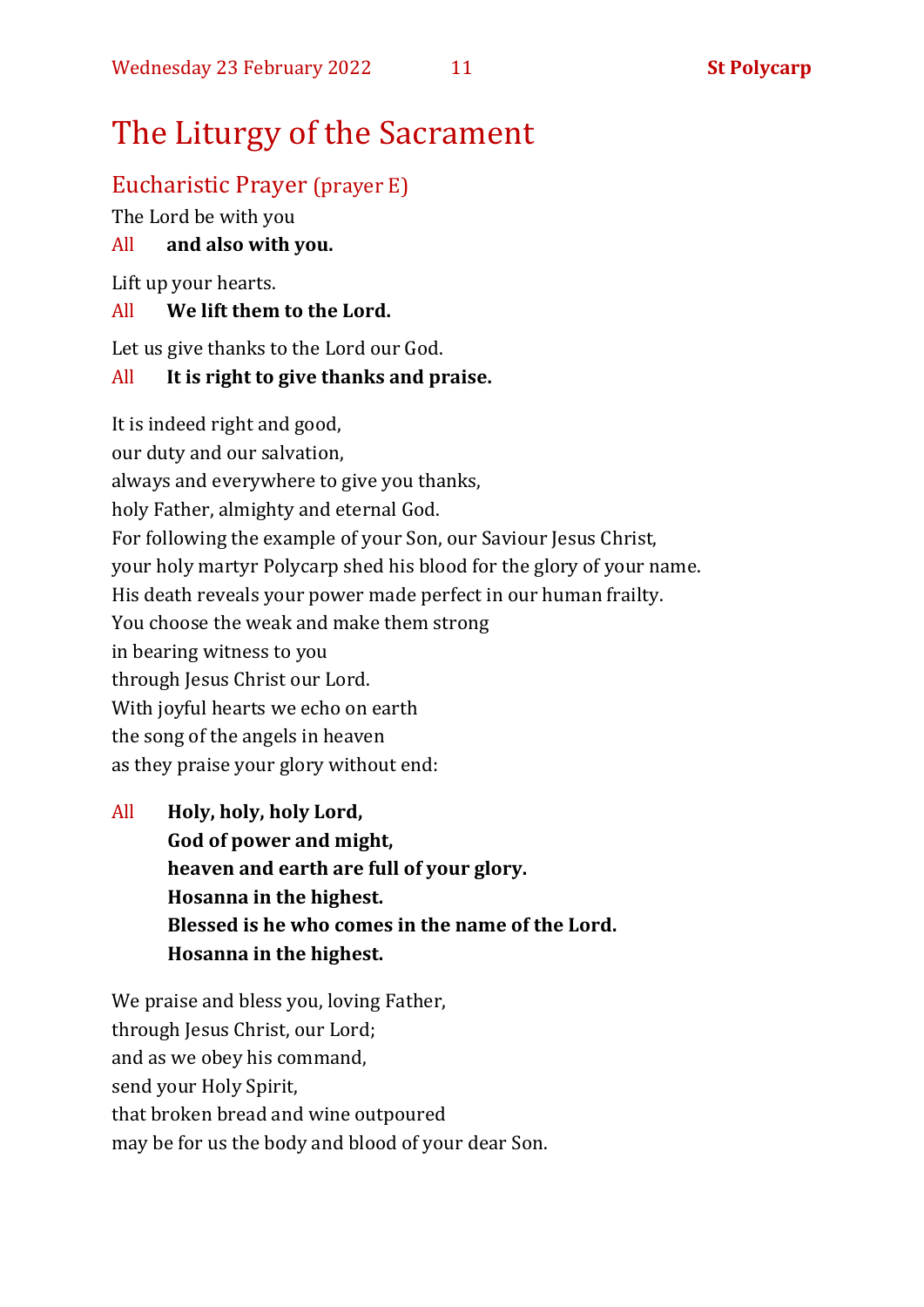On the night before he died he had supper with his friends and, taking bread, he praised you. He broke the bread, gave it to them and said: Take, eat; this is my body which is given for you; do this in remembrance of me.

When supper was ended he took the cup of wine. Again he praised you, gave it to them and said: Drink this, all of you; this is my blood of the new covenant, which is shed for you and for many for the forgiveness of sins. Do this, as often as you drink it, in remembrance of me.

So, Father, we remember all that Jesus did, in him we plead with confidence his sacrifice made once for all upon the cross.

Bringing before you the bread of life and cup of salvation, we proclaim his death and resurrection until he comes in glory.

Great is the mystery of faith:

All **Christ has died. Christ is risen. Christ will come again.**

Lord of all life, help us to work together for that day when your kingdom comes and justice and mercy will be seen in all the earth.

Look with favour on your people, gather us in your loving arms and bring us with Polycarp and all the saints to feast at your table in heaven.

Through Christ, and with Christ, and in Christ, in the unity of the Holy Spirit, all honour and glory are yours, O loving Father, for ever and ever.

All **Amen.**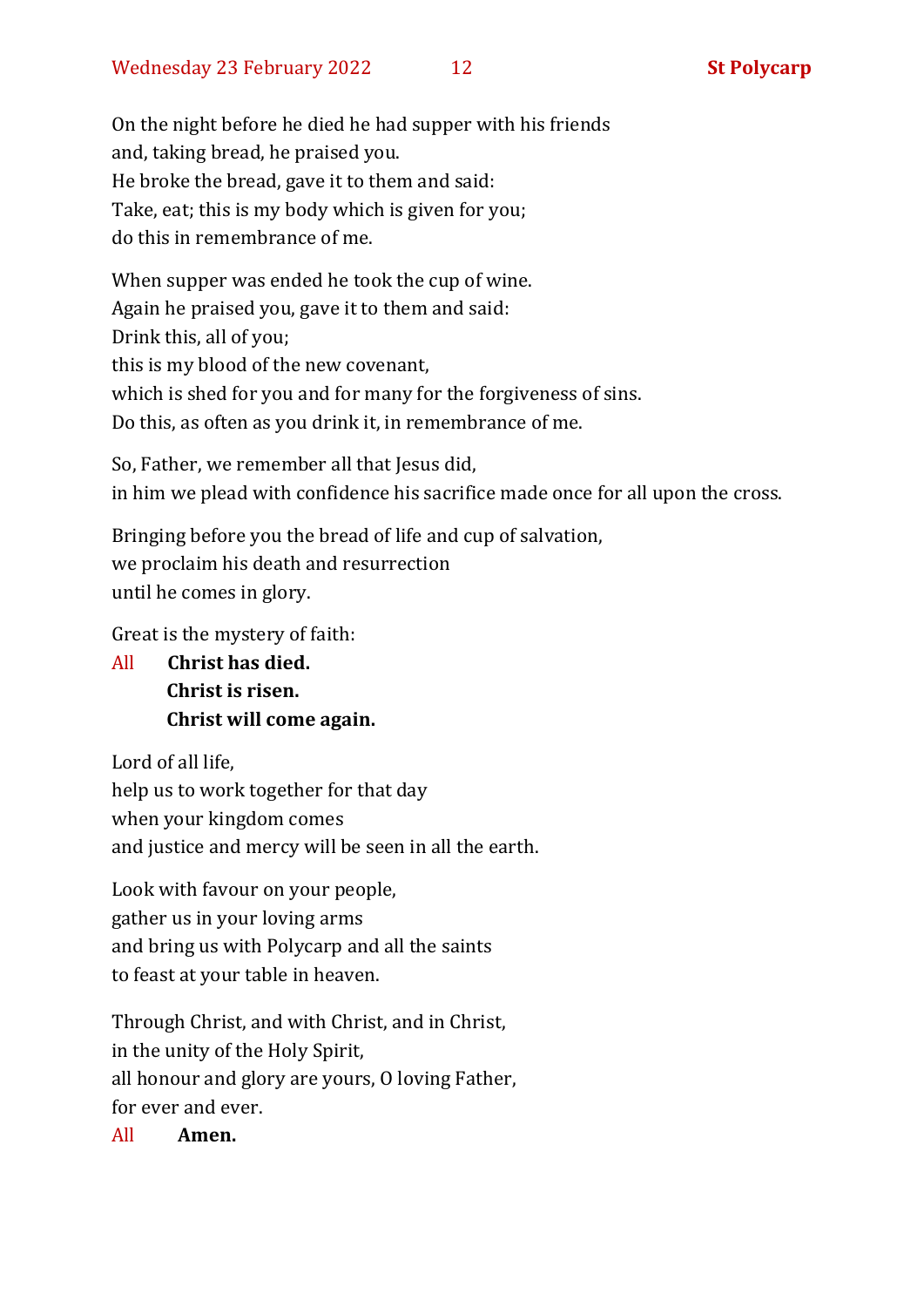#### The Lord's Prayer

As our Saviour taught us, so we pray

All **Our Father in heaven, hallowed be your name, your kingdom come, your will be done, on earth as in heaven. Give us today our daily bread. Forgive us our sins as we forgive those who sin against us. Lead us not into temptation but deliver us from evil. For the kingdom, the power,** 

**and the glory are yours now and for ever. Amen.**

#### Breaking of the Bread

We break this bread to share in the body of Christ.

- All **Though we are many, we are one body, because we all share in one bread.**
- All **Lamb of God,**

**you take away the sin of the world, have mercy on us.**

**Lamb of God, you take away the sin of the world, have mercy on us.**

**Lamb of God, you take away the sin of the world, grant us peace.**

Draw near with faith. Receive the body of our Lord Jesus Christ which he gave for you, and his blood which he shed for you. Eat and drink in remembrance that he died for you, and feed on him in your hearts by faith with thanksgiving.